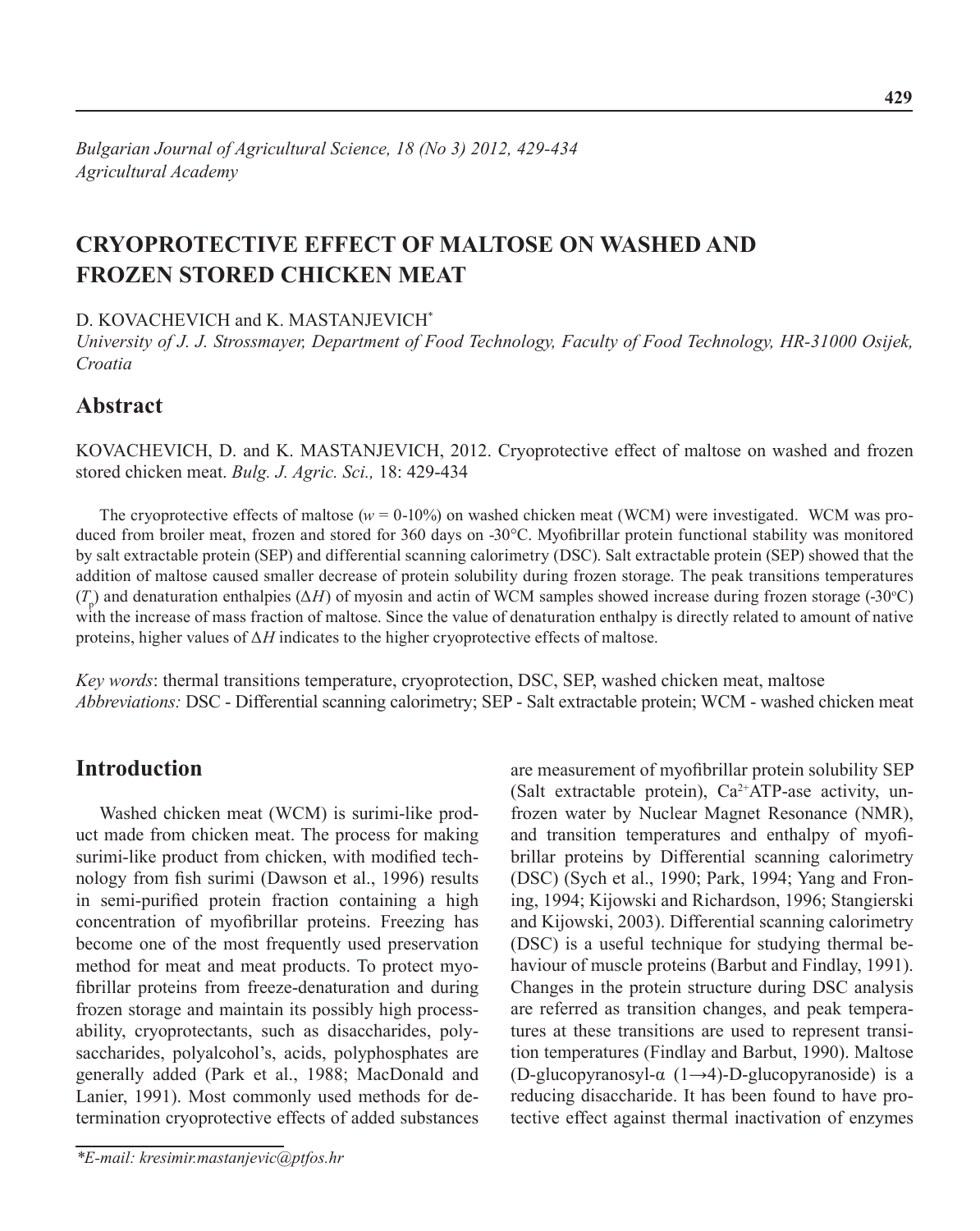(Kawai and Suzuki, 2007) and freeze draying of microorganisms (Hamoudi et al., 2007).

The purpose of this work is to investigate with differential scanning calorimetry (DSC) and measurement of myofibrillar protein solubility SEP (Salt extractable protein) cryoprotective effects of maltose on washed chicken meat (WCM).

### **Material and Methods**

Samples of washed chicken meat (WCM) were prepared in the laboratory from broiler (mainly lat. *Pectoralis major M.* and *Pectoralis minor M*) by the procedure of Yang and Froning (1992) with modifications. Instead, tap water, distilled water was used for washing and leaching. Samples were mixed with maltose ( $w = 0.10\%$ ). Mass fractions were determined as percent of total mass. The pH level was measured in a homogenate of the sample with distilled water (1:10) with pH/Ion 510 – Bench pH/Ion/mV Meter (Eutech Instruments Pte Ltd/ Oakton Instruments, USA). Water activity  $(a_n)$  was determined using a Rotronic Hygrolab 3 (Rotronic AG, Bassersdorf, Switzerland) at room temperature ( $20 \pm 2$ °C). The FoodScan Meat Analyser (Foss, Denmark) was used to determine moisture, total protein and total fat according to the AOAC 2007. 04. Samples were packed in polyethylene bags, frozen and stored at - 30°C. Freeze denaturation was evaluated after 30, 90, 180 and 360 days by salt extractable protein (SEP) and differential scanning calorimetry (DSC) analysis. Initial measurements were conducted in WCM samples before freezing.

### *Salt soluble proteins (SEP)*

Soluble proteins were extracted by the procedure of Li and Wick, (2001) with modifications. 1 g of sample with 6 ml Standard brine STB solution (Li and Wick 2001), was mixed with vortex mixer (Vibromix 10, Tehtnica, Slovenia) at 4ºC for 30 min. The salt soluble proteins were recovered in the supernatant following centrifugation at 10 000  $\times$  g at 4°C, 15 min. in a Heraeus Multifuge 3L-R (Heraeus AG, Germany). The Bio-Rad Protein Assay (Bio-Rad Laboratories Gmbh, Muenchen, Germany) was used to estimate protein concentration in the resulting supernatants using bovine albumin as a protein standard. Salt extractable

protein (SEP) was expressed as the concentration of salt extractable protein (mgml<sup>-1</sup>), estimated by Bio-Rad analysis.

### *DSC measurements*

Differential scanning calorimetry (DSC) was performed on Mettler Toledo DSC 822e differential scanning calorimeter equipped with STAR<sup>e</sup> software. Samples of ca. 15 mg  $(\pm 1$  mg) weighed and sealed into standard aluminium pans (40 μl) and scanned over the rage from 25 to 95 $\degree$ C at a heating rate of 10 $\degree$ Cmin<sup>-1</sup>, using empty standard aluminium pan as a reference. The peak temperatures  $(T_p)$  were determined from DSC curves. The changes in enthalpy  $(\Delta H, Jg^{-1})$ , associated with the denaturation of proteins, were determined by measuring the area under the DSC curves using STARe software. Denaturation enthalpies were expressed on the total mass fraction of protein  $(Jg^{-1})$ .

### *Statistical analysis*

Three determinations for basic chemical composition, pH,  $a_w$ , peak temperatures ( $T_p$ ), denaturation enthalpies  $(\Delta H Jg^{-1})$  and SEP concentrations were measured from each sample. Experimental data were analyzed by the analysis of variance (ANOVA) and Fisher's least significant difference (LSD), with significance defined at P<0.05. Statistical analysis was carried out with Statistica ver. 7.0 StatSoft Inc. Tulsa, OK. USA.

## **Results and Discussion**

The mean basic chemical composition, pH and  $a_w$ values of individual samples of WCM did not vary significantly and amounted to  $86.17\% \pm 0.58$  water,  $13.06\% \pm 0.58$  protein,  $0.73\% \pm 0.07$  fat,  $6.95 \pm 0.04$ pH and  $0.98 \pm 0.01 a_w$ .

### *Salt soluble proteins (SEP)*

The changes in salt extractable protein (SEP) of WCM mixed with maltose ( $w = 0 - 10\%$ ) during frozen storage at -30ºC are shown in Figure 1. The highest decreases of SEP in all samples were in the first 30 days, especially for sample with no additives. SEP of the control sample after 360 day of frozen storage was reduced to 44.01%. For WCM samples with addition of 2, 4, 6, 8 and 10% of maltose SEP of 6.94, 7.03, 6.05,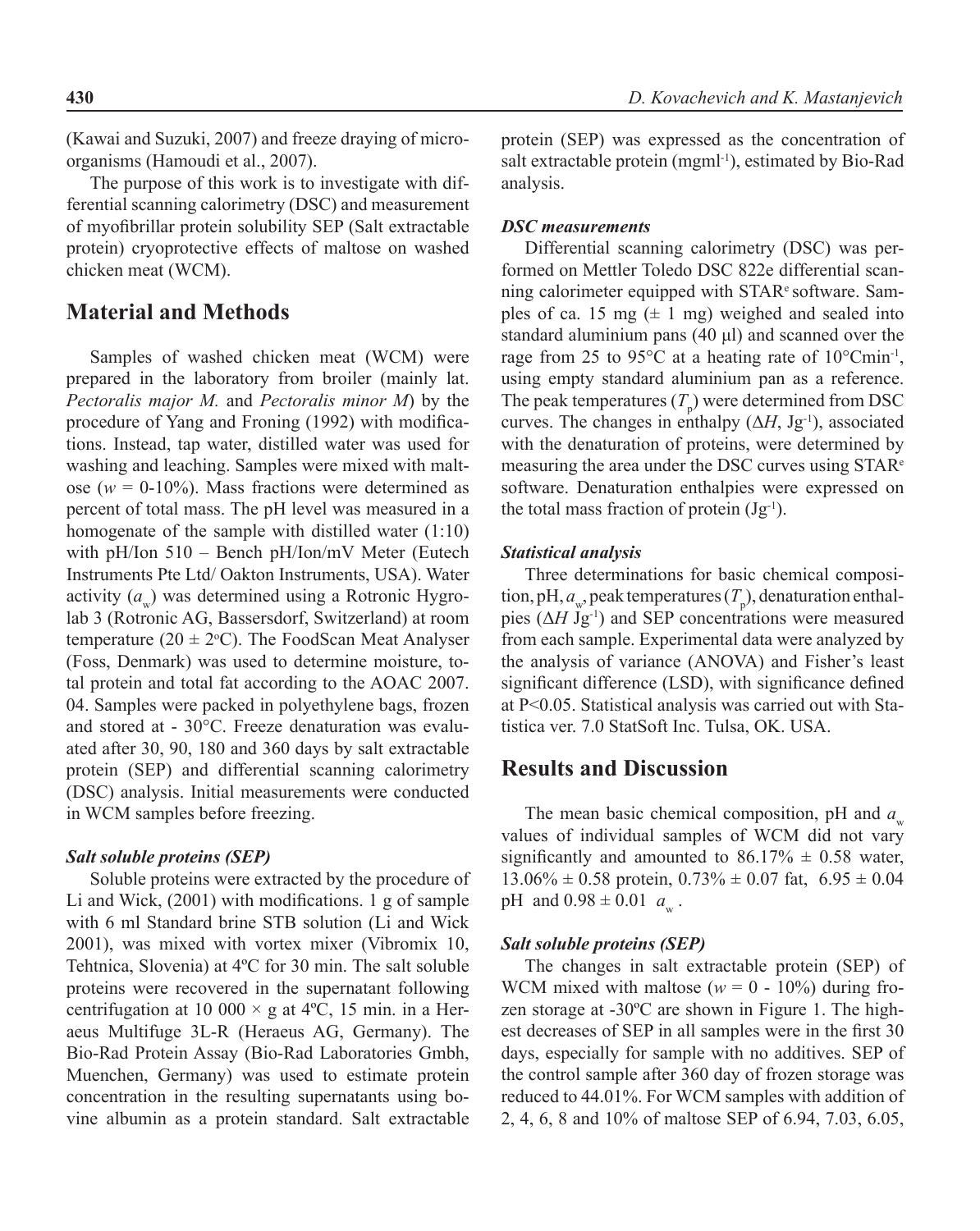6.99 and 7.07 mgml-1 were observed, and having been decreased to, after 360 day of frozen storage, 53.45, 56.04, 58,99, 61.65 and 63.36% of its initial SEP values, respectively. From the SEP results it can be noted that addition of maltose in all mass fraction resulted with lowered SEP, compared with the control at day 0, this can be explained by the dilution effect of maltose on the protein content in WCM. Generally, control sample showed largest SEP loss throughout the storage up to 360 days, samples with 2, 4, 6, 8 and 10% of maltose showed smaller loss of salt protein solubility for all frozen storage time intervals (Figure 1). Myofibrillar protein denaturation during frozen storage expressed by the loss of protein solubility during is a result of formation of hydrogen or hydrophobic bonds, as well as disulfide bonds and ionic interaction (Sych et al., 1990, MacDonald and Lanier, 1991, Sych et al., 1991, Auh et al., 1999). In this study, the addition of maltose caused smaller loss of chicken myofibrillar protein solubility, for all frozen storage time intervals.

#### *Differential scanning calorimetry*

Differential scanning calorimetry thermogram's of WCM mixed with maltose ( $w = 0.10\%$ ) after 360 days of frozen storage are illustrated in Figure 2. WCM thermogram normally contained two endothermic transitions. Referring to previous DSC studies of similar samples (Wright and Wilding, 1984; Sych et al., 1990; Barbut and Findlay, 1991; Kijowski and Richardson 1996; Fernandez-Martin, 2007) it can be assumed that



**Fig. 1. Changes in salt extractable protein of WCM (washed chicken meat) mixed with maltose (w = 0-10%) as a function of storage time at -30ºC**

two peaks in this study (Figure 1) are related to the thermal denaturation of myosin and actin. Peak thermal temperatures  $(T_p)$  of WCM myosin and actin mixed with maltose ( $w = 0-10\%$ ) at 0, 30, 90, 180 and 360 day of frozen storage are presented in Table 1. Values of peak thermal temperatures  $(T_p)$  of myosin and actin of control sample were different then values of raw chicken breast meat reported by Kijowski and Mast (1988), Murphy et al. (1998), Bircan and Barringer (2002). Similar results were reported by Yang and Froning (1994) and Kijowski and Richardson (1996) for washed mechanically deboned poultry meat, this could be explained by concentration of myofibrillar protein by washing and different pH and ionic environment when compared to the raw state of muscle (Xiong et al., 1987; Lesiow and Xiong, 2001). Analysis of variance of myosin *T*<sup>p</sup> showed that myosin's  $T_p$  varied significantly (P<0.05) as a function of mass fraction of maltose, but not as of frozen storage time. Highest value of myosins and actins  $T_{\text{p}}$  showed the samples of WCM mixed with 10% of maltose for all storage time intervals.  $T_p$  of actin transitions vary significantly (P<0.05) with addition of maltose but not with frozen storage time (Table 1).  $T_p$ of myosin shows higher shift by increase of mass fraction of maltose then a  $T_{\text{p}}$  of actin for all samples and all frozen storage time intervals (Table 1).



**Fig. 2. DSC thermograms of WCM (washed chicken meat) stored for 360 days at -30°C as a function of mass fraction of maltose**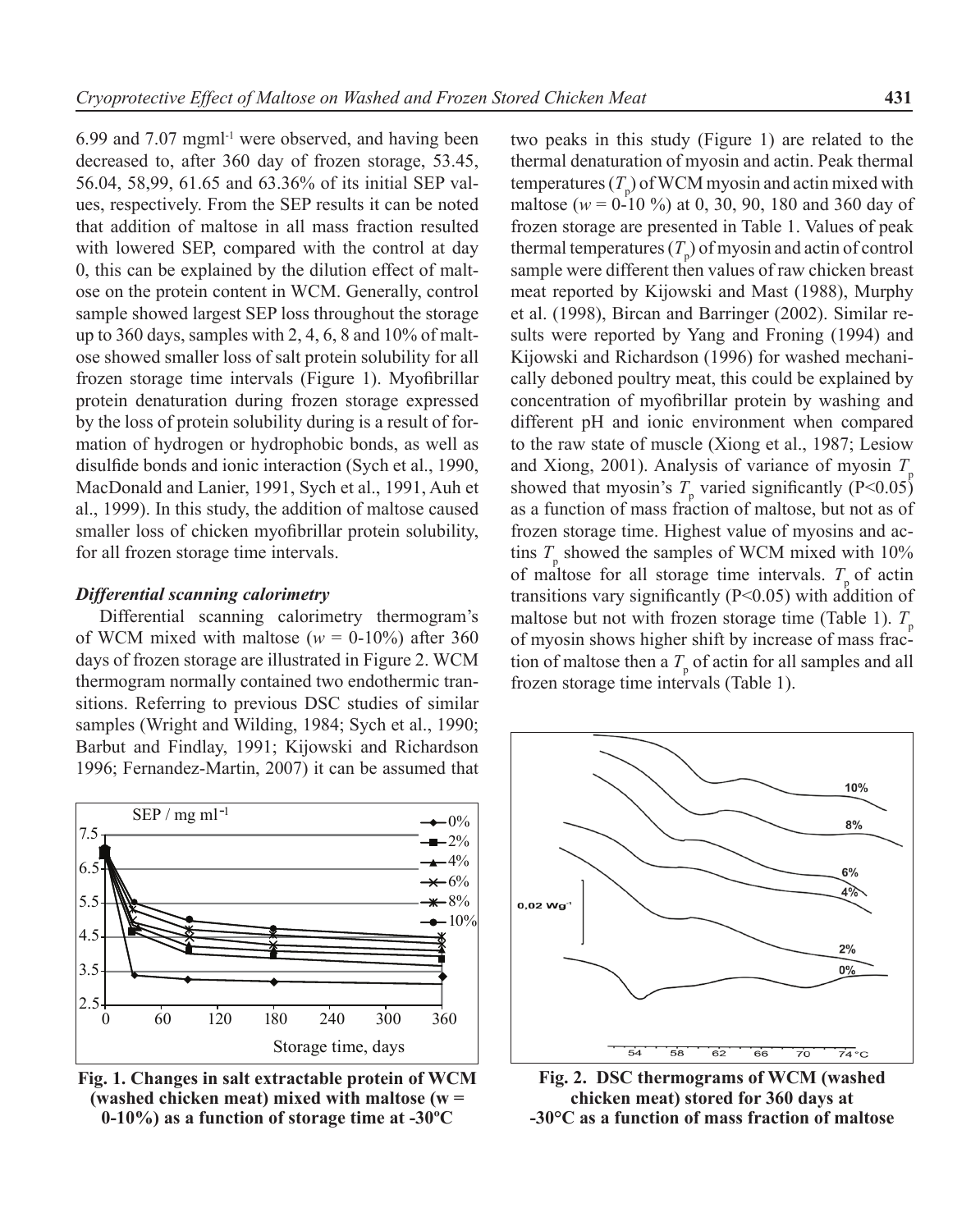The method of expressing peak enthalpies Δ*H* was adopted to provide an estimate of the quantity of native proteins. Enthalpies of myosin and actin denaturation for WCM samples with addition of maltose ( $w =$ 0-10%), during 360 days of frozen storage, are shown in Table 2. Sample of WCM without addition of maltose after 360 days of frozen storage showed 56.94% and 52.35% reduction of myosin's and actins' Δ*H*. Samples with 10% of maltose after 360 days of frozen storage showed only 32.77% reduction of myosin's and

| <b>Table 1</b> |                                                                                                 |  |
|----------------|-------------------------------------------------------------------------------------------------|--|
|                | Denaturation temperatures $(T_n)$ (°C) of myosin and actin of washed chicken meat (WCM) samples |  |

| Maltose, %     |                    |                    | Storage time, days |                              |                   |  |  |  |  |
|----------------|--------------------|--------------------|--------------------|------------------------------|-------------------|--|--|--|--|
|                | $\theta$           | 30                 | 90                 | 180                          | 360               |  |  |  |  |
| Myosin         |                    |                    |                    |                              |                   |  |  |  |  |
| $\overline{0}$ | $60.88a \pm 0.10$  | $59.91a \pm 0.14$  | $55.38a \pm 0.03$  | $59.98^{aB} \pm 0.29$        | 53.74a $\pm$ 0.23 |  |  |  |  |
|                | $61.21ab \pm 0.08$ | $61.76a \pm 0.09$  | $55.77b \pm 0.15$  | $61.50^{bA} \pm 0.32$        | 53.84a $\pm$ 0.13 |  |  |  |  |
|                | $61.44b \pm 0.39$  | $62.05b \pm 0.11$  | $56.25c \pm 0.06$  | $62.26^{\text{cA}} \pm 0.09$ | $54.74b \pm 0.13$ |  |  |  |  |
| 6              | $61.89c \pm 0.16$  | $62.20h \pm 0.13$  | $56.77d \pm 0.11$  | $62.65^{dA} \pm 0.09$        | $55.25c \pm 0.10$ |  |  |  |  |
| 8              | $62.64d \pm 0.06$  | $62.69c \pm 0.11$  | $57.66e \pm 0.19$  | $63.08^{\text{eA}} \pm 0.12$ | $55.77d \pm 0.09$ |  |  |  |  |
| 10             | $62.70d \pm 0.03$  | $62.93d \pm 0.04$  | $58.41f \pm 0.17$  | $63.69^{fA} \pm 0.10$        | $56.14e \pm 0.10$ |  |  |  |  |
| Actin          |                    |                    |                    |                              |                   |  |  |  |  |
| $\theta$       | $68.95a \pm 0.07$  | $71.35a \pm 0.34$  | $70.73a \pm 0.11$  | $70.57a \pm 0.19$            | $70.25a \pm 0.51$ |  |  |  |  |
|                | $69.21b \pm 0.08$  | $72.23b \pm 0.08$  | $71.05b \pm 0.10$  | $70.66a \pm 0.06$            | $70.37a \pm 0.16$ |  |  |  |  |
|                | $69.49c \pm 0.04$  | $72.36bc \pm 0.08$ | $71.47c \pm 0.14$  | $70.95b \pm 0.10$            | $70.57a \pm 0.09$ |  |  |  |  |
| 6              | $69.73d \pm 0.10$  | $72.66bc \pm 0.10$ | $71.87d \pm 0.10$  | $71.53c \pm 0.11$            | $70.92h \pm 0.09$ |  |  |  |  |
| 8              | $70.01e \pm 0.06$  | $73.13c \pm 0.10$  | $72.72e \pm 0.14$  | $72.11d \pm 0.14$            | $71.41c \pm 0.14$ |  |  |  |  |
| 10             | $70.27f \pm 0.13$  | $73.43d \pm 0.12$  | $73.55f \pm 0.16$  | $72.99e \pm 0.11$            | $71.91d \pm 0.19$ |  |  |  |  |

Values are means  $\pm$  SD of triplicate. Values in the same column with different superscripts (a-f) are significantly different  $(P<0.05)$ .

### **Table 2** Denaturation enthalpies of myosin and actin of washed chicken meat (WCM) samples, Jg<sup>-1</sup> of protein

| Maltose, %     |                  |                  | Storage time, days |                  |                  |  |  |  |  |
|----------------|------------------|------------------|--------------------|------------------|------------------|--|--|--|--|
|                | $\theta$         | 30               | 90                 | 180              | 360              |  |  |  |  |
| Myosin         |                  |                  |                    |                  |                  |  |  |  |  |
| $\overline{0}$ | $7.20f \pm 0.01$ | $4.10a \pm 0.04$ | $4.01a \pm 0.02$   | $3.71a \pm 0.05$ | $3.10a \pm 0.01$ |  |  |  |  |
|                | $4.87a \pm 0.02$ | $4.18b \pm 0.03$ | $4.16a \pm 0.01$   | $3.81a \pm 0.04$ | $3.41b \pm 0.04$ |  |  |  |  |
| 4              | $5.37b \pm 0.02$ | $4.75c \pm 0.06$ | $4.22b \pm 0.03$   | $3.96b \pm 0.04$ | $3.67c \pm 0.08$ |  |  |  |  |
| 6              | 6.11c $\pm$ 0.04 | $4.83d \pm 0.03$ | $4.76c \pm 0.05$   | $4.46c \pm 0.14$ | $4.01d \pm 0.04$ |  |  |  |  |
| 8              | $6.64d \pm 0.08$ | $4.97e \pm 0.12$ | $4.91d \pm 0.06$   | $4.76d \pm 0.14$ | $4.53e \pm 0.06$ |  |  |  |  |
| 10             | $6.86e \pm 0.05$ | $5.79f \pm 0.03$ | $5.75e \pm 0.02$   | $5.22e \pm 0.09$ | $4.84f \pm 0.04$ |  |  |  |  |
| Actin          |                  |                  |                    |                  |                  |  |  |  |  |
| $\theta$       | $2.12d \pm 0.03$ | $1.30a \pm 0.01$ | $1.21a \pm 0.01$   | $1.11a \pm 0.03$ | $1.01a \pm 0.01$ |  |  |  |  |
|                | $1.52a \pm 0.03$ | $1.35b \pm 0.03$ | $1.25a \pm 0.05$   | $1.20a \pm 0.02$ | $1.18b \pm 0.02$ |  |  |  |  |
| 4              | $1.68b \pm 0.03$ | $1.60c \pm 0.06$ | $1.55b \pm 0.04$   | $1.53b \pm 0.03$ | $1.20b \pm 0.03$ |  |  |  |  |
| 6              | $1.89c \pm 0.04$ | $1.75d \pm 0.05$ | $1.70c \pm 0.03$   | $1.69c \pm 0.03$ | $1.61c \pm 0.03$ |  |  |  |  |
| 8              | $1.91c \pm 0.04$ | $1.80e \pm 0.04$ | $1.74d \pm 0.02$   | $1.70c \pm 0.04$ | $1.68d \pm 0.03$ |  |  |  |  |
| 10             | $2.03d \pm 0.02$ | $1.90f \pm 0.01$ | $1.82e \pm 0.04$   | $1.77d \pm 0.05$ | $1.70d \pm 0.03$ |  |  |  |  |

Values are means  $\pm$  SD of triplicate. Values in the same column with different superscripts (a-f) and (A-F) are significantly different (P<0.05).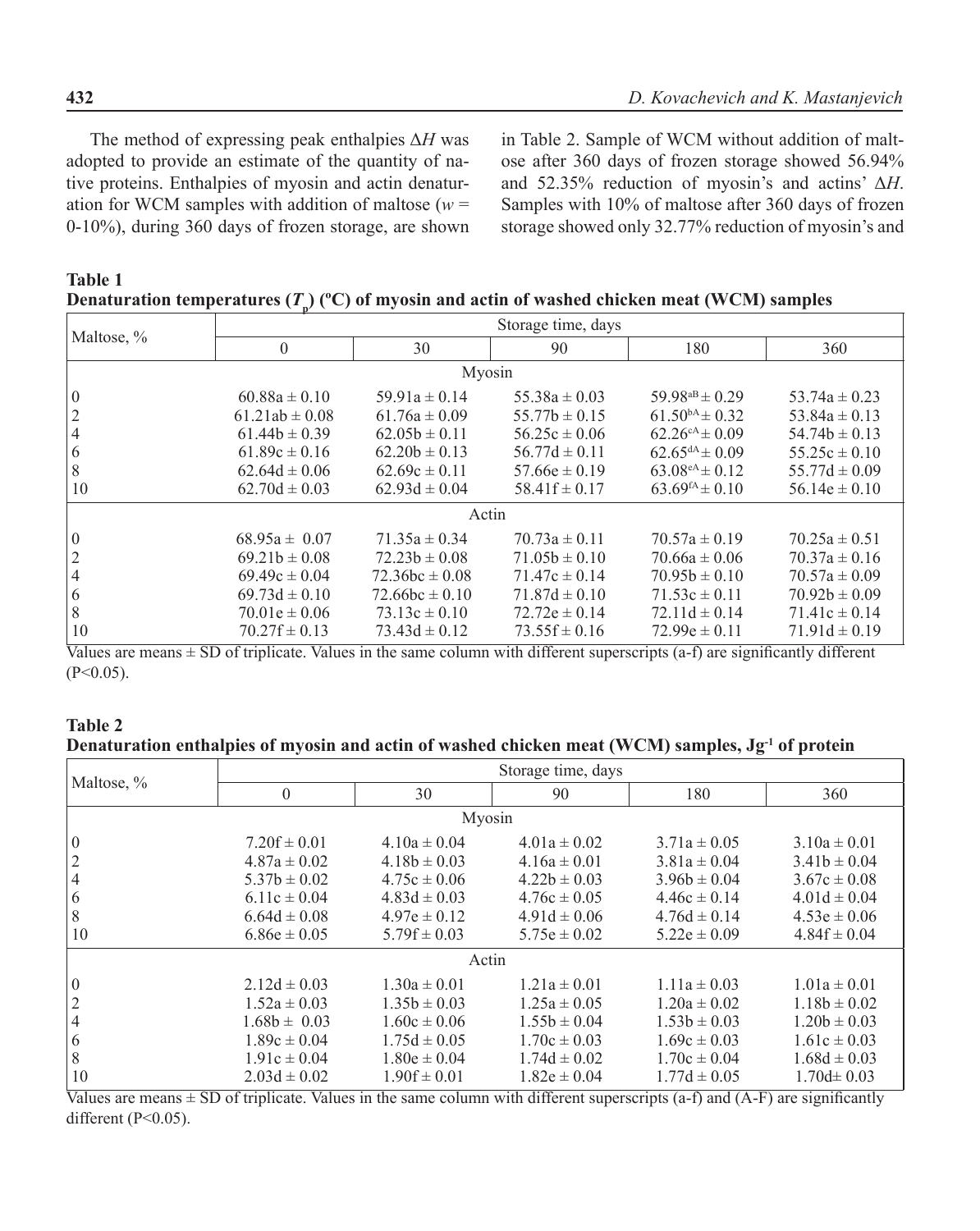19.81% actins reduction of Δ*H.* The values of Δ*H* of myosin and actin for all samples showed decrease with the increase of storage time (Sych et al., 1990; Herrera et al. 2001; Stangierski and Kijowski, 2003). Highest decreases of Δ*H* of myosin and actin in all samples were in the first 30 days, especially for sample without additive. In general, sample of WCM without addition of maltose showed highest decrease in myosin's and actins Δ*H* throughout 360 days of frozen storage. The highest values of transition enthalpies showed samples mixed with 10% of maltose, for all frozen storage time intervals, with the exception of day 0, which is in agreement with the results reported by Stangierski and Kijowski (2008). Δ*H* for myosin and actin varied significantly (P<0.05) as a function of mass fraction of maltose and as a function of frozen storage time (Table 2). Results of denaturation enthalpy measurements indicated that myosin is more influenced by addition of maltose and exhibits higher freezing and frozen storage damage then actin (Sych et al., 1990).

### **Conclusions**

Differential scanning calorimetry and SEP of WCM shows that addition of maltose cause's stabilization of chicken myofibrillar proteins during frozen storage. The smaller loss of myofibrillar protein solubility, the shift in thermal transition temperature of myosin and actin to higher temperature and increase of enthalpies of myosin and actin transition as the mass fraction of maltose increases, approve that maltose was acting according to the cryoprotecting mechanism and interacted with chicken myofibrillar proteins. Results of this study indicated that is possible to reduce negative effects of freezing and frozen storage on the functional properties of chicken myofibrillar proteins by the addition of maltose.

### **References**

- **AOAC,** 2007. Official methods of analysis 18th edn, Association of Official Analytical Chemists. Gaithersburg, MD.
- **Auh, J. H., H. G. Lee, J. W. Kim, J. C. Kim, H. S. Yoon and K. H. Park**, 1999. Highly concentrated branched oligosaccharides as cryoprotectant for surimi. *Journal of Food Science*, **64**: 418-422.
- **Barbut, S. and C. J. Findlay**, 1991. Influence of Sodium, Potassium and Magnesium-Chloride on Thermal-Properties of Beef Muscle. *Journal of Food Science*, **56**: 180-182.
- **Bircan, C. and S. A. Barringer**, 2002. Determination of protein denaturation of muscle foods using the dielectric properties. *Journal of Food Science*, **67**: 202-205.
- **Dawson, P. L., B. W. Sheldon and H. R. Ball**, 1988. Extraction of Lipid and Pigment Components from Mechanically Deboned Chicken Meat. *Journal of Food Science*, **53**: 1615-1617.
- **Fernandez-Martin, F.**, 2007. Bird muscles under hydrostatic high-pressure/temperature combinations - A DSC evaluation. *Journal of Thermal Analysis and Calorimetry*, **87**: 285-290.
- **Findlay, C. J. and S. Barbut**, 1990. Thermal Analysis of Meat. In: V. R. Harwalkar and C. Y. Ma (Editor) *Thermal Analysis of Food*. *Elsevier Science Publishers Ltd*, Barking, pp. 92-125.
- **Hamoudi, L., J. Goulet and C. Ratti**, 2007. Effect of protective agents on the viability of Geotrichum candidum during freeze-drying and storage. *Journal of Food Science*, **72**: 45-49.
- **Herrera, J. J., L. Pastoriza and G. Sampedro**, 2001. A DSC study on the effects of various maltodextrins and sucrose on protein changes in frozen-stored minced blue whiting muscle. *Journal of the Science of Food and Agriculture*, **81**: 377-384.
- **Kawai, K. and T. Suzuki**, 2007. Stabilizing effect of four types of disaccharide on the enzymatic activity of freeze-dried lactate dehydrogenase: Step by step evaluation from freezing to storage. *Pharmaceutical Research*, **24**: 1883-1890
- **Kijowski, J. and R. I. Richardson**, 1996. The effect of cryoprotectants during freezing or freeze drying upon properties of washed mechanically recovered broiler meat. *International Journal of Food Science & Technology*, **31**: 45-54.
- **Kijowski, J. M. and M. G. Mast**, 1988. Thermal-Properties of Proteins in Chicken Broiler Tissues. *Journal of Food Science*, **53**: 363-366.
- **Lesiow, T. and Y. L. L. Xiong**, 2001. Mechanism of rheological changes in poultry myofibrillar proteins during gelation. *Avian and Poultry Biology Reviews*, **12**: 137-149.
- **Li, C. T. and M. Wick**, 2001. Improvement of the physicochemical properties of pale soft and exudative (PSE) pork meat products with an extract from mechanically deboned turkey meat (MDTM). *Meat Science*, **58**: 189-195.
- **MacDonald, G. A. and T. Lanier**, 1991. Carbohydrates as Cryoprotectants for Meats and Surimi. *Food Technology*, **45**: 150-159.